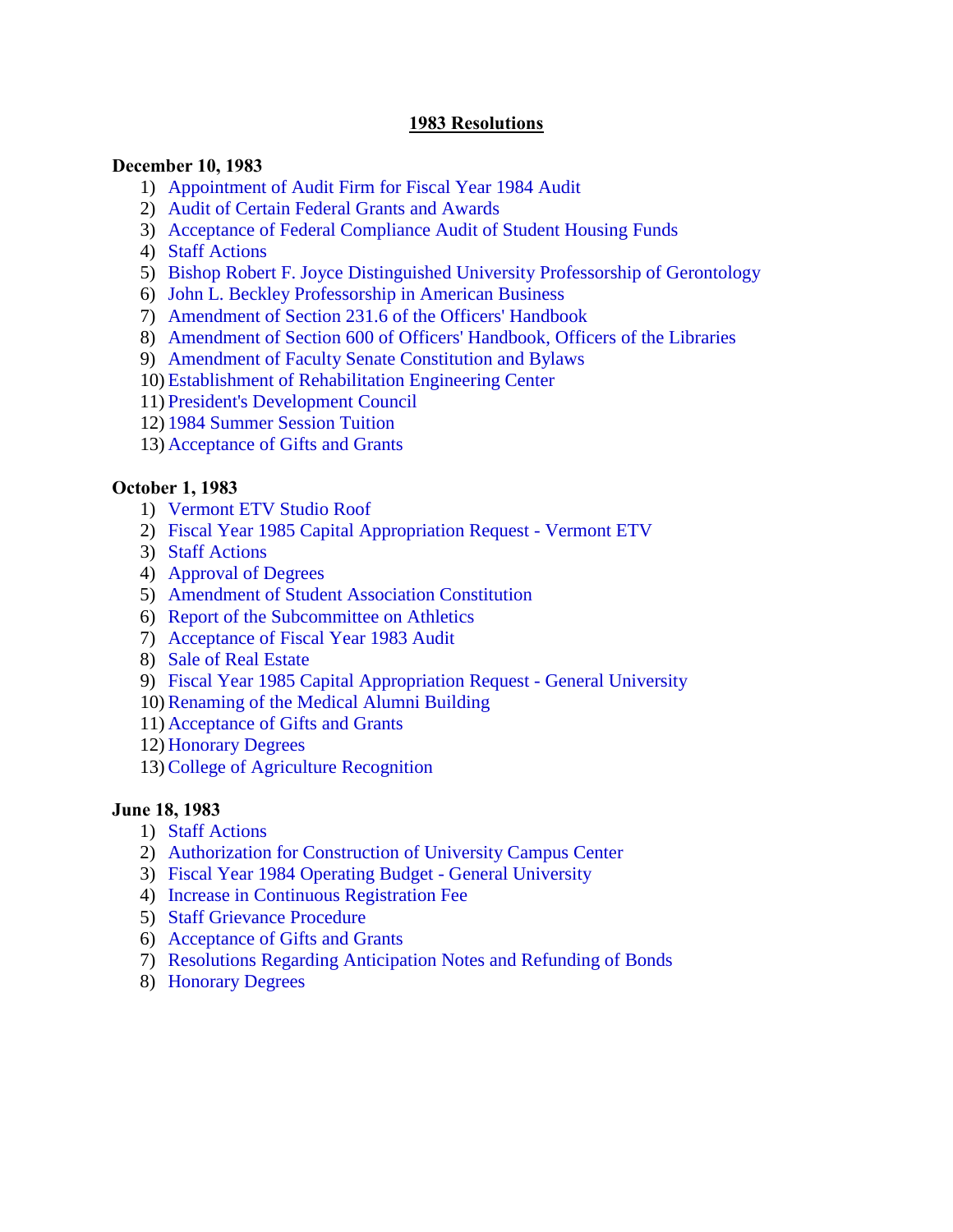### **May 7, 1983**

- 1) [Authorization to Borrow for Equipment](#page-11-0)
- 2) [Fiscal Year 1984 Operating Budget Vermont ETV](#page-11-0)
- 3) [Audit of Certain Federal Grants and Awards](#page-11-0)
- 4) [Staff Actions](#page-11-0)
- 5) [Authority for President to Award Degrees at Commencement](#page-12-0)
- 6) [Deletion of M.S. Degree in Human Development and Family Studies](#page-12-0)
- 7) Change in Name of Degree B.S. [in Engineering: Management to BS in Management](#page-12-0)  Engineering
- 8) [Parking Fees for 1983-84](#page-12-0)
- 9) [Tuition Rates, Fiscal Year 1984](#page-13-0)
- 10)[Budget Premises for Fiscal Year 1984 General University](#page-13-0)
- 11) [Fee Increases, Fiscal Year 1984](#page-14-0)
- 12) [Fees for Part-Time Students](#page-14-0)
- 13)[Room Rates, Fiscal Year 1984](#page-14-0)
- 14) [Minimum Meal Plan Rate, Fiscal Year 1984](#page-14-0)
- 15) [Operating Budget for Fiscal Year 1984 Morgan Horse Farm](#page-15-0)
- 16) [Acceptance of Gifts and Grants](#page-15-0)
- 17)[Report of Joint Committee on Honorary Degrees](#page-15-0)

# **March 5, 1983**

- 1) [Staff Actions](#page-16-0)
- 2) [Approval of Degrees](#page-16-0)
- 3) [Amendment of Constitution and Bylaws of Faculty Senate](#page-16-0)
- 4) Amendment of Resolution Adopted on December 1, 1979, and October 3, 1981, Relating to the Issuance of Not to Exceed \$4,075,000 University of Vermont and State [Agricultural College Heat System Bonds of 1980 and Authorizing the Execution and](#page-16-0)  Delivery of a Supplemental Trust Indenture Securing Said Bonds
- 5) [Room Rent, Maximum Rate for Fiscal Year 1984](#page-16-0)
- 6) [Minimum Meal Plan, Maximum Rate for Fiscal Year 1984](#page-17-0)
- 7) [Acceptance of Gifts and Grants](#page-17-0)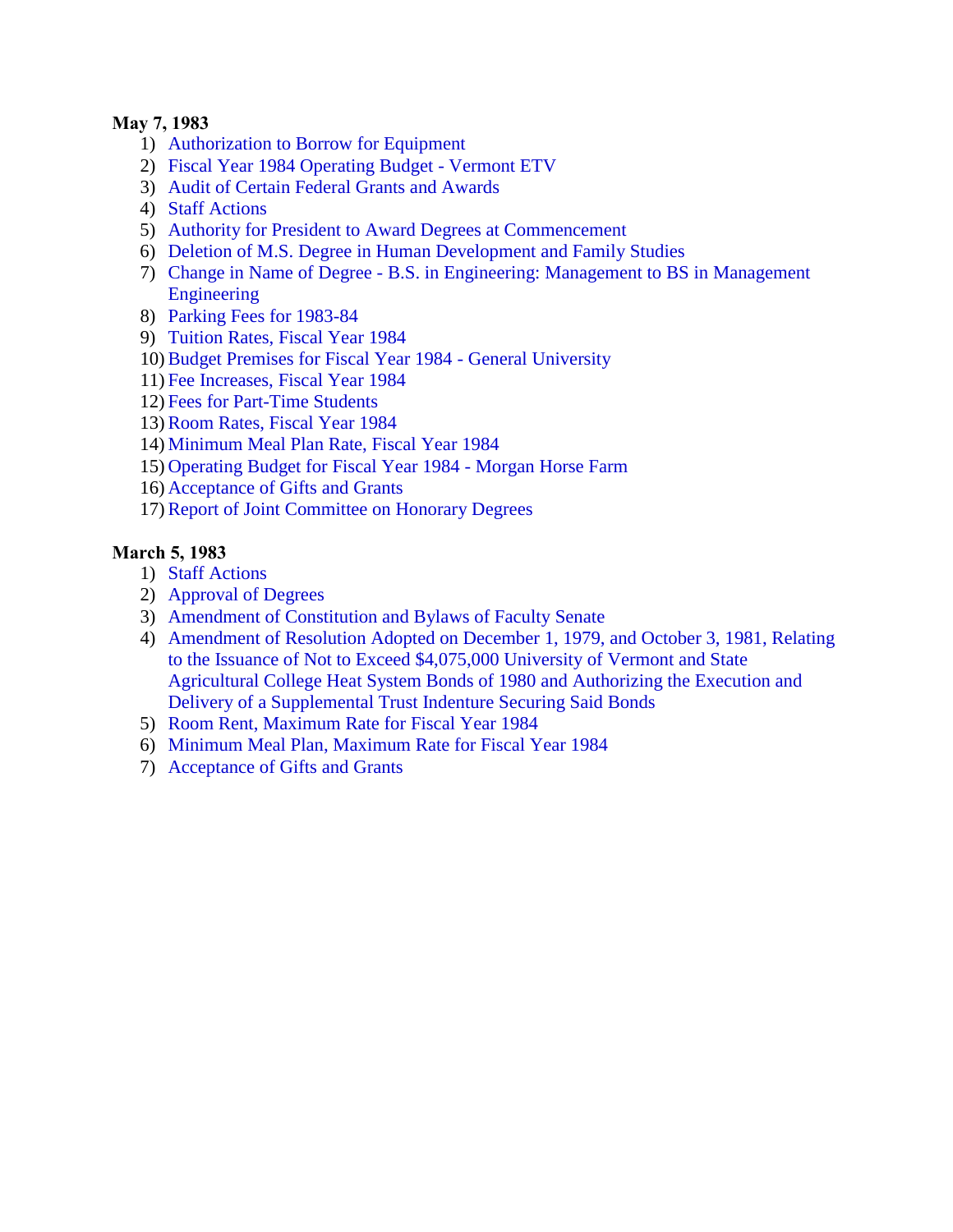# **December 10, 1983**

# <span id="page-2-0"></span>**AUDIT COMMITTEE**

# **Appointment of Audit Firm for Fiscal Year 1984 Audit**

RESOLVED, that the Board of Trustees recommend to, and enter into a contract with, the State Auditor of Accounts engaging the accounting. firm of Coopers & Lybrand, Certified Public Accountants, One Post Office Square, Boston, Massachusetts 02109, under the terms of their proposal dated November 14, 1983, to conduct the annual audit for the year ending June 30, 1984, for a fee not to exceed \$57,200 in keeping with the University's Bylaws and the Statutes of the State of Vermont.

# **Audit of Certain Federal Grants and Awards**

1) WHEREAS, the books and accounts of certain grants and awards made to the University of Vermont and State Agricultural College, and specifically those grants and awards which are the National Direct Student Loan and College Work Study Programs, for the two years ended June 30, 1982, and 1981, have been audited on behalf of the United States Government by the Internal Audit Department of the University of Vermont, and the reports of said audits are published in accordance with audit procedures outlined by the United States Department of Education;

BE IT RESOLVED, that the Board of Trustees hereby accepts such audits which have been released to the Regional Inspector General for Audit of the Department of Education.

2) WHEREAS, the books and accounts of certain grants and awards made to the University of Vermont and State Agricultural College, and specifically those grants and awards which are the Basic Educational Opportunity Grants (Pell Grants) and Supplemental Educational Opportunity Grants, for the year ended June 30, 1982, have been audited on behalf of the United States Government by the Internal Audit Department of the University of Vermont, and the reports of said audits are published in accordance with audit procedures outlined by the United States Department of Education;

BE IT RESOLVED, that the Board of Trustees hereby accepts such audits which have been released to the Regional Inspector General for Audit of the Department of Education.

# **Acceptance of Federal Compliance Audit of Student Housing Funds**

WHEREAS, the books and accounts of certain grants and awards made to the University of Vermont and State Agricultural College Dormitory Projects VT. CH-28 (D) as consolidated, the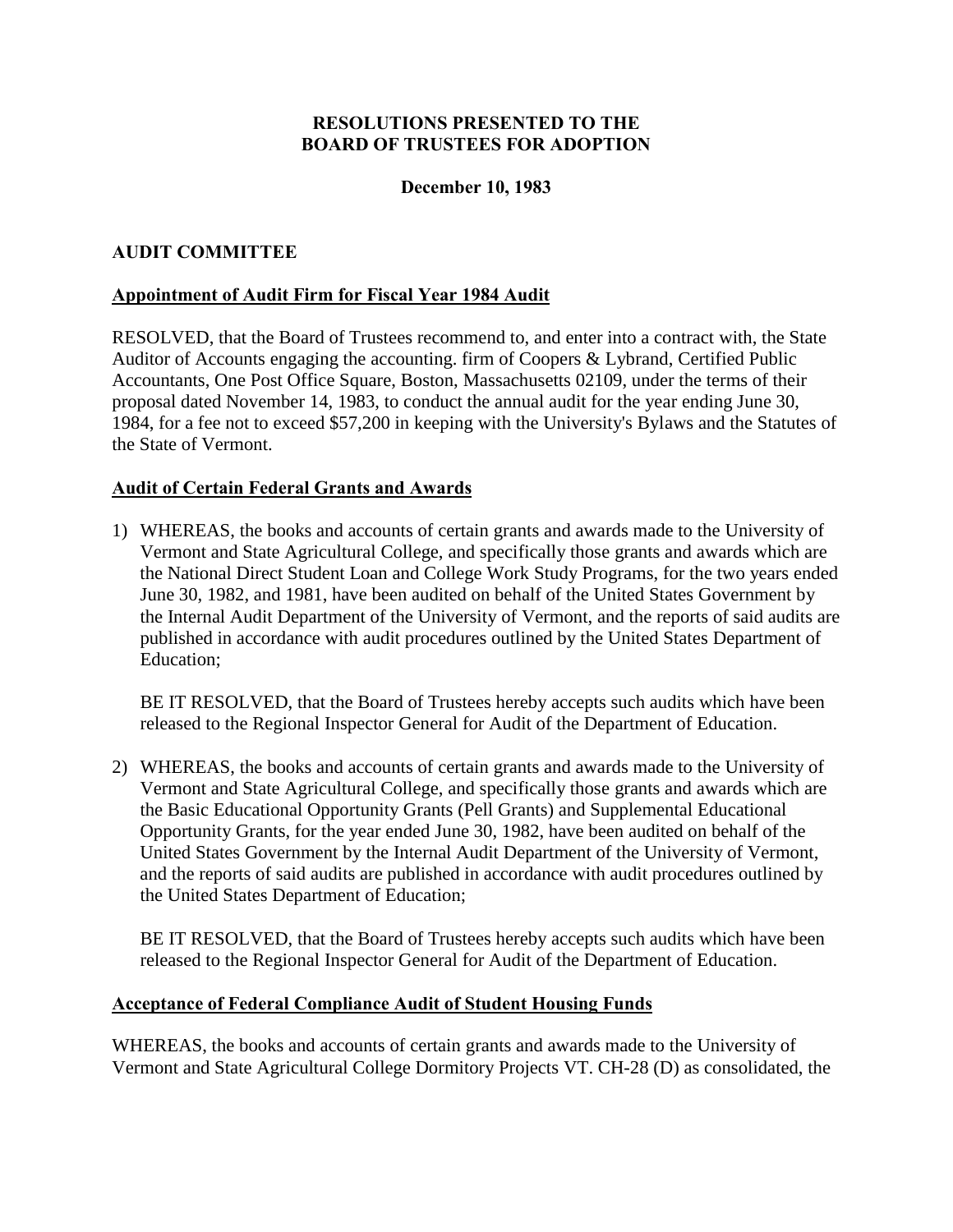<span id="page-3-0"></span>University of Vermont and State Agricultural College Married Student Housing Project VT. CH-41 (D), the University of Vermont and State Agricultural College Jeanne Mance Dormitory Project VT. CH-19 (H), and the University of Vermont and State Agricultural College Heat System Project VT. CH-61 (D) have been audited on behalf of the United States Government by the accounting firm of Coopers & Lybrand, Certified Public Accountants, for the fiscal year ended June 30, 1983, and the reports of said audits are published in detail in accordance with audit and reporting procedures outlined by the United States Department of Housing and Urban Development;

BE IT RESOLVED, that that Board of Trustees hereby accepts such audits which have been released to the New England Housing Management Division of the United States Government.

# **EDUCATIONAL POLICY COMMITTEE**

# **Staff Actions**

RESOLVED, that the Board of Trustees receives the list of staff actions and approves leaves of absence noted on page four of the staff action list.

### **Bishop Robert F. Joyce Distinguished University Professorship of Gerontology**

RESOLVED, that the Board of Trustees approves the establishment of the Bishop Robert F. Joyce Distinguished University Professorship of Gerontology and the appointment of Stephen J. Cutler to the Professorship effective with the 1984-85 academic year.

#### **John L. Beckley Professorship in American Business**

RESOLVED, that the Board of Trustees approves the establishment of the John L. Beckley Professorship in American Business and the appointment of David A. Bowers as the Visiting Beckley Professor effective for the spring semester of the 1983-84 academic year.

#### **Amendment of Section 231.6 of the Officers' Handbook**

RESOLVED, that the Board of Trustees approves the proposed addition to Section 231.6 of the Officers' Handbook.

# **Amendment of Section 600 of Officers' Handbook, Officers of the Libraries**

RESOLVED, that the Board of Trustees approves Section 600 of the Officers' Handbook as proposed.

#### **Amendment of Faculty Senate Constitution and Bylaws**

RESOLVED, that the Board of Trustees approves the proposed addition to Section 7.15b of the Constitution and Bylaws of the Faculty Senate.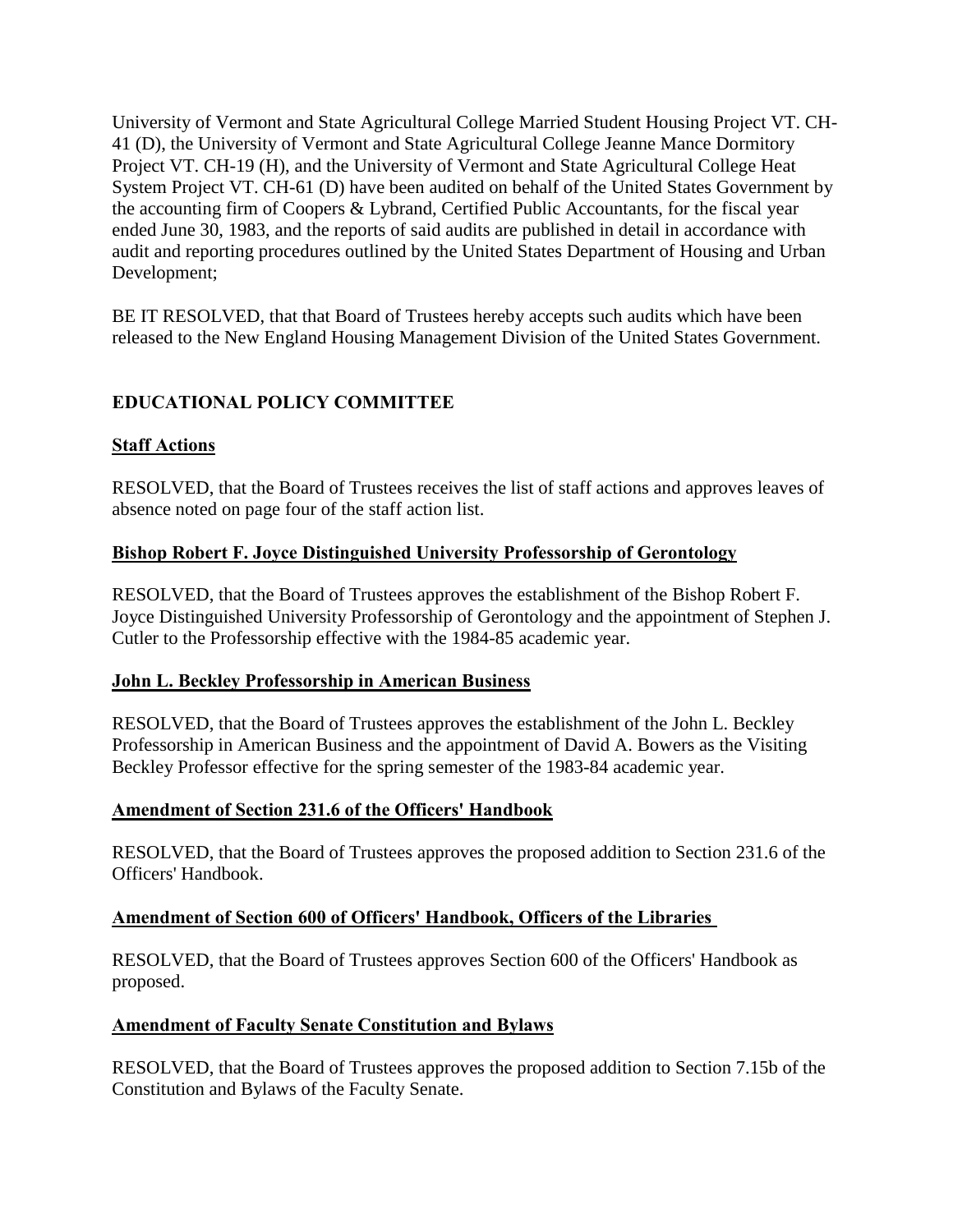# <span id="page-4-0"></span>**Establishment of Rehabilitation Engineering Center**

RESOLVED, that the Board of Trustees approves the establishment of the Vermont Rehabilitation Engineering Center for the purpose of conducting research, education, and patient care in low back pain.

# **ALUMNI AFFAIRS AND DEVELOPMENT COMMITTEE**

# **President's Development Council**

RESOLVED, that the Board of Trustees approves the creation of and the Bylaws of the President's Development Council.

# **FINANCE AND BUDGET COMMITTEE**

# **1984 Summer Session Tuition**

RESOLVED, that the Board of Trustees hereby approves a tuition increase for the Summer Session from \$70 to \$75 per credit hour for in-state students and from \$110 to \$130 per credit hour for out-of-state students, the increases to become effective with the 1984 Summer Session.

#### **Acceptance of Gifts and Grants**

RESOLVED, that the Board of Trustees hereby accepts gifts in the amount of \$1,034,055.72 and grants in the amount of \$3,112,591.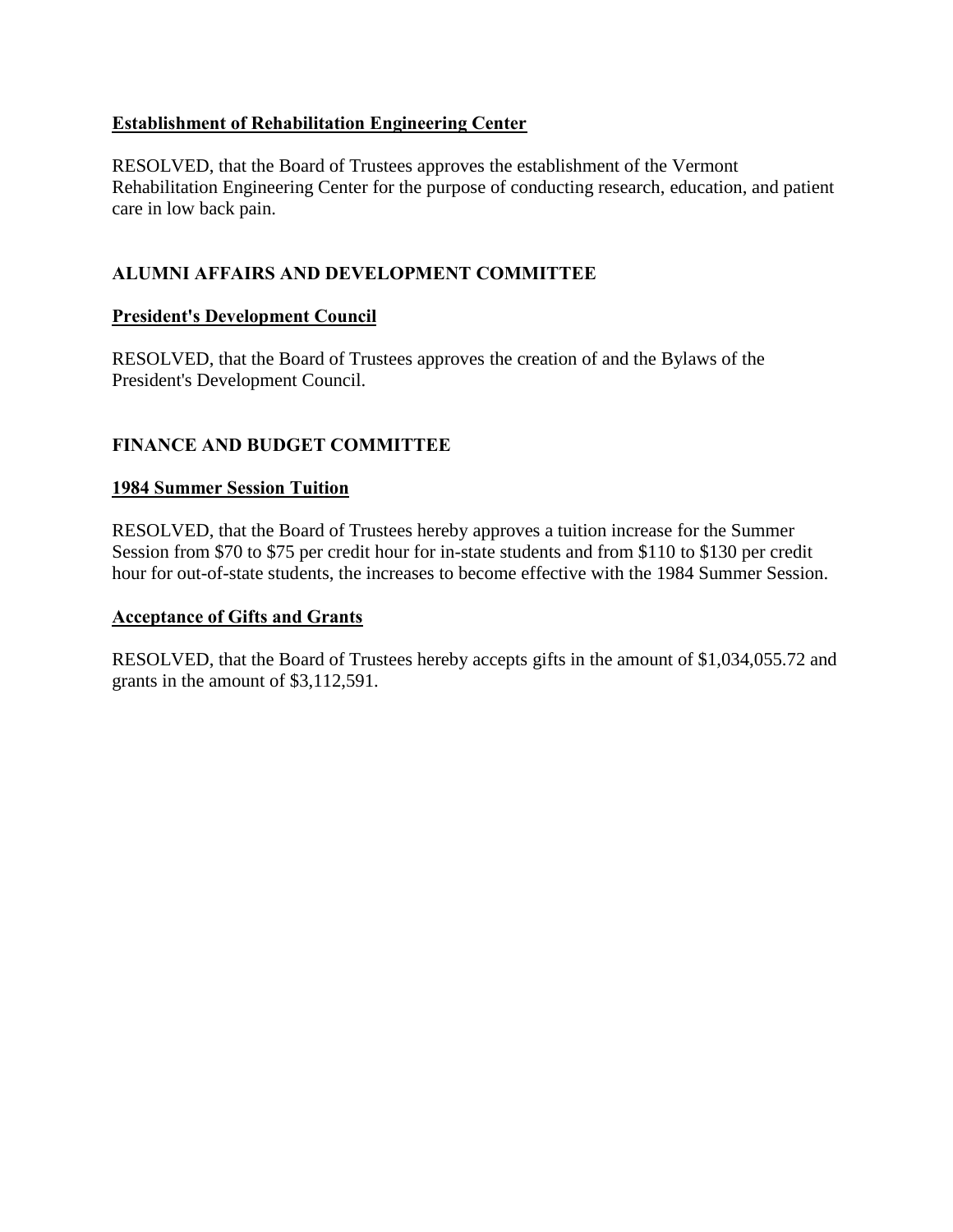# **RESOLUTIONS PRESENTED TO THE BOARD OF TRUSTEES**

### **October 1, 1983**

# <span id="page-5-0"></span>**GOVERNING BOARD OF VERMONT ETV**

### **Vermont ETV Studio Roof**

RESOLVED, that the General Manager of Vermont ETV be and hereby is authorized to spend up to \$62,000 from the Vermont ETV plant fund to recover the studio building roof.

### **Fiscal Year 1985 Capital Appropriation Request - Vermont ETV**

RESOLVED, that the President of the University of Vermont and the General Manager of Vermont ETV be and hereby is empowered to request an appropriation of \$300,000 for the purchase of videotape recorders.

# **EDUCATIONAL POLICY COMMITTEE**

#### **Staff Actions**

RESOLVED, that the Board of Trustees receives the list of staff actions, including full-time faculty reappointments effective 1983-84 and 1984-85, and approves leaves of absence as noted on pages 8 and 9 of the staff action list.

BE IT FURTHER RESOLVED, that in accordance with the section entitled "Employment of Relatives" in the Staff Handbook, the Board of Trustees approves the employment of Timothy Fox as Community Resource Specialist in the Department of Special Education, Social Work, and Social Services.

#### **Approval of Degrees**

RESOLVED, that the Board of Trustees approves the awarding of degrees to those students who have completed degree requirements and who have been recommended by their respective deans or directors and approved by the Faculty Senate.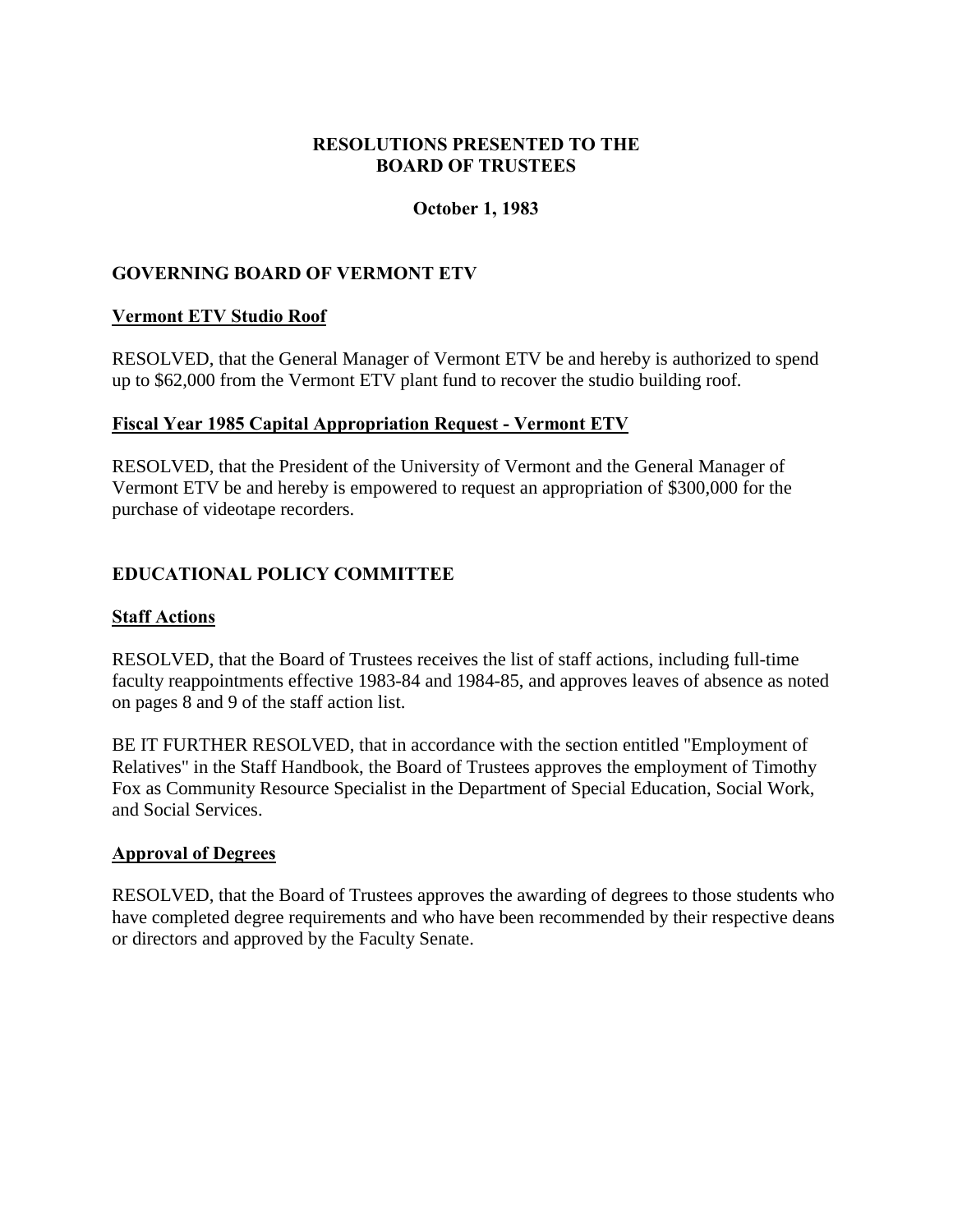# <span id="page-6-0"></span>**STUDENT ACTIVITIES COMMITTEE**

# **Amendment of Student Association Constitution**

RESOLVED, that the Board of Trustees approves the changes in the Student Association Constitution as presented.

### **Report of the Subcommittee on Athletics**

RESOLVED, that the Board of Trustees adopts the final report of the Subcommittee on Athletics and that the Student Activities Committee should receive a progress report at a meeting in the spring of 1984.

### **AUDIT COMMITTEE**

### **Acceptance of Fiscal Year 1983 Audit**

WHEREAS, the books and accounts of the University of Vermont and State Agricultural College for the Fiscal Year ended June 30, 1983, have been audited by Coopers & Lybrand, Certified Public Accountants, under the supervision of the Auditor of Accounts, State of Vermont, and the report of such audit published in detail in accordance with 16, V.S.A., Sec.  $2281(a)$ :

BE IT RESOLVED, that in accordance with authorization contained in the Bylaws, the Board hereby accepts such audit in lieu of the annual audit, and that the same be considered as the report of the Audit Committee.

# **BUILDINGS AND GROUNDS COMMITTEE**

#### **Sale of Real Estate**

RESOLVED, that the President and/or his designee is hereby authorized to sell any and all real estate received in the name of the University of Vermont and/or the College of Medicine from any trustee, executor, or executrix of the James Shea Estate.

# **Fiscal Year 1985 Capital Appropriation Request - General University**

RESOLVED, that the President be and hereby is authorized to request from the Governor and the Legislature of the State of Vermont \$2,690,000 for Fiscal Year 1985 for the following capital expenditures

| Campus Center - Billings Center/Ira Allen Chapel Project | \$1,500,000 |
|----------------------------------------------------------|-------------|
| <b>Energy Conservation</b>                               | 470,000     |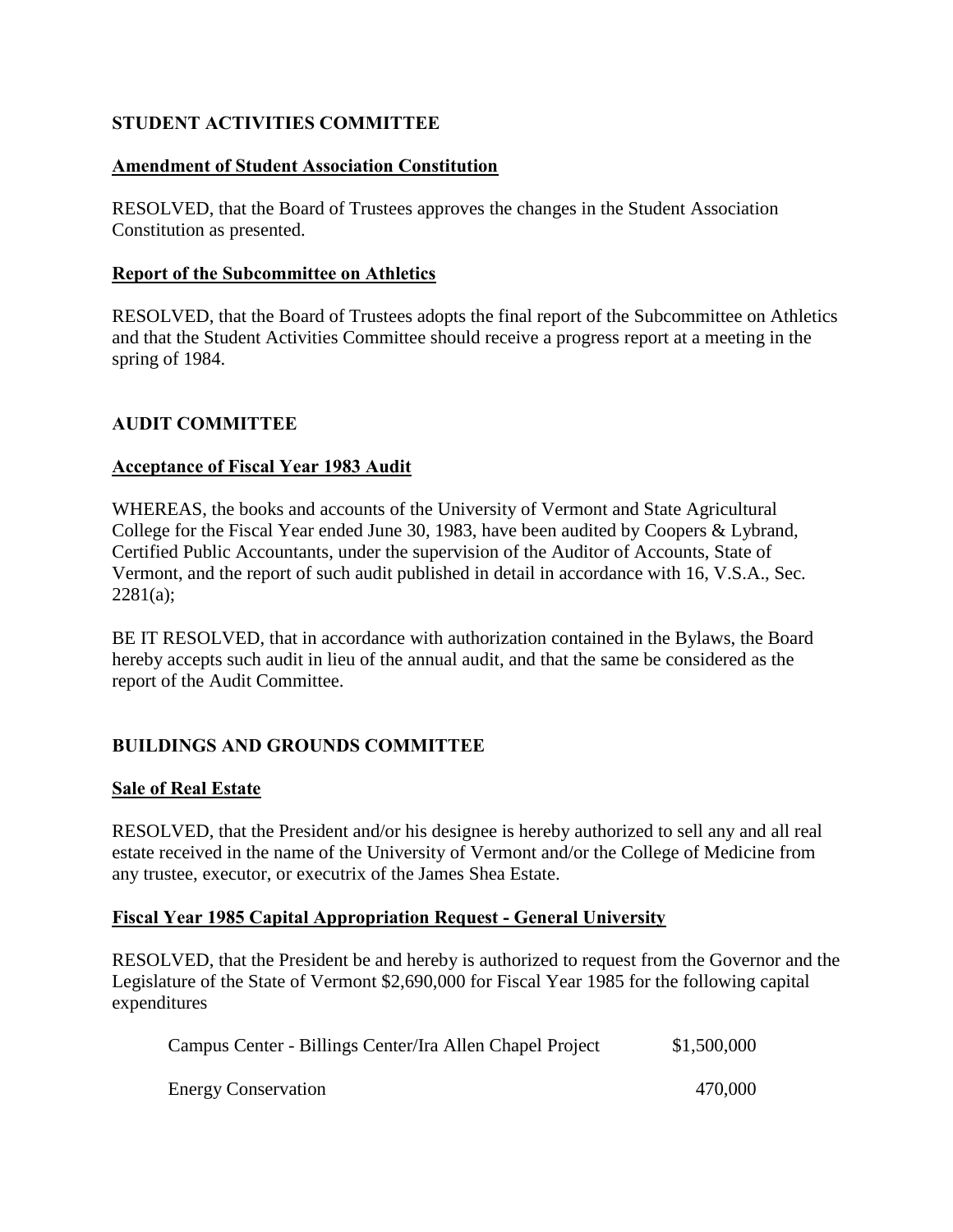<span id="page-7-0"></span>

| Architectural/Engineering Planning for New Academic   |             |
|-------------------------------------------------------|-------------|
| Facility                                              | 250,000     |
|                                                       |             |
| <b>Risk Management/Safety</b>                         | 85,000      |
| Upgrade Hills Agricultural Building - rewire, replumb | 385,000     |
|                                                       |             |
| Total FY 1985 Capital Request                         | \$2,690,000 |

# **Renaming of the Medical Alumni Building**

WHEREAS, the University of Vermont has recently lost its devoted alumnus (B.A. 1925, M.D. 1928) and Emeritus Professor of Radiology, A. Bradley Soule; and

WHEREAS, Dr. Soule dedicated his life over 60 years to the University of Vermont College of Medicine contributing immeasurably to the reorganization, strengthening, and virtual preservation of the College while an active member of the faculty; and

WHEREAS, after retirement he continued to be a vital and constructive force within the College and particularly the Medical Alumni Association;

BE IT RESOLVED, that the Board of Trustees wishes to memorialize Dr. Soule by renaming the Medical Alumni Building the "A. Bradley Soule Medical Alumni Building."

# **FINANCE AND BUDGET COMMITTEE**

# **Acceptance of Gifts and Grants**

RESOLVED, that the Board of Trustees hereby accepts gifts in the amount of \$1,159,734.46 and grants in the amount of \$9,992,725.

# **JOINT COMMITTEE ON HONORARY DEGREES**

RESOLVED, that the President be and hereby is authorized to offer and confer honorary degrees at the 1984 Commencement to those individuals recommended by the Joint Committee on Honorary Degrees.

# **FULL BOARD**

# **College of Agriculture Recognition**

BE IT HEREBY RESOLVED, that the Trustees of the University of Vermont and State Agricultural College recognizes the important contributions of agriculture to the health and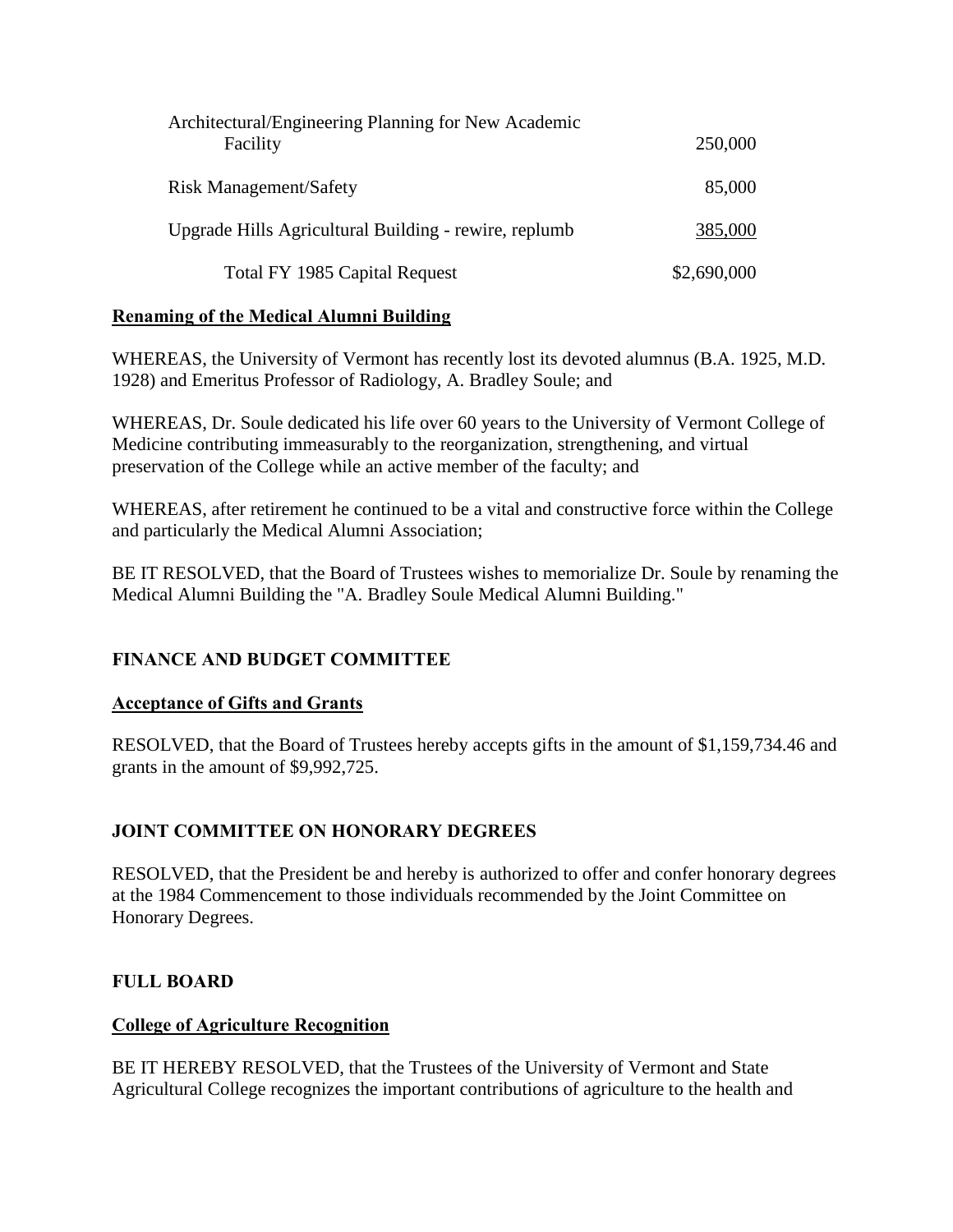security of the State, the Nation, and the World. We realize that this nation's agricultural production, processing, and marketing system is becoming increasingly dependent upon high technology, and we believe that educating agricultural scientists, professionals, and managers to serve this industry should have high priority. The land-grant colleges of agriculture with their coordinated teaching, research, and public service missions are in a unique position to supply the agricultural mind power that will be so desperately needed in the future.

BE IT FURTHER RESOLVED, that the College of Agriculture, which has been a major academic unit of the University of Vermont for over 100 years, should be commended for its efforts on behalf of its students and its contributions to the State and Region, and we reaffirm our support for a strong, vital College of Agriculture at the University of Vermont.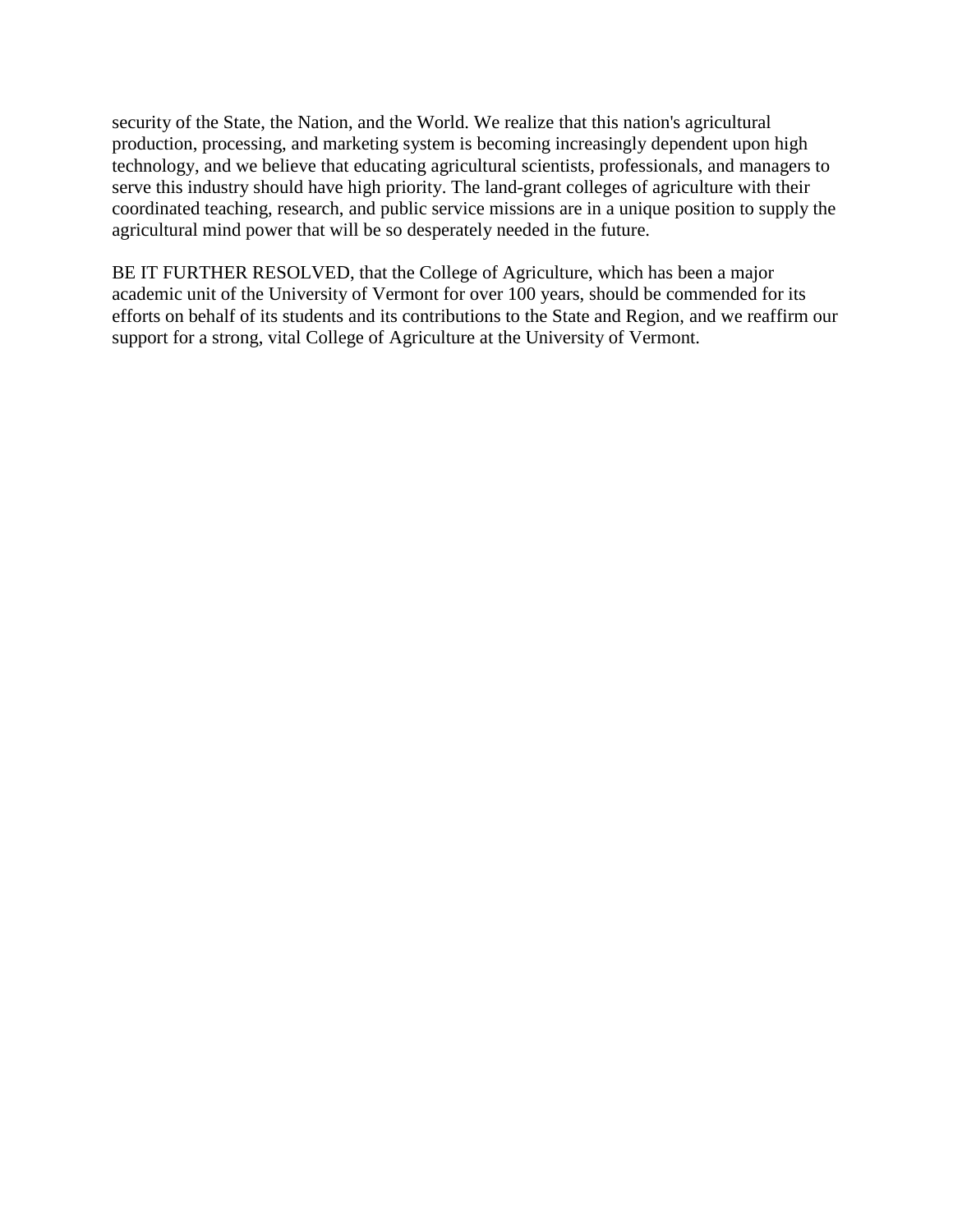### **June 18, 1983**

# <span id="page-9-0"></span>**EDUCATIONAL POLICY COMMITTEE**

### **Staff Actions**

RESOLVED, that the Board of Trustees receives the list of staff actions and approves leaves of absence noted on pages two and three of the staff action list.

# **BUILDINGS AND GROUNDS COMMITTEE**

### **Authorization for Construction of University Campus Center**

RESOLVED, that the President or his designee be authorized to perform all and whatever acts he may deem appropriate and necessary for the proposed construction of the Campus Center on the main campus of the University of Vermont and State Agricultural College in Burlington; and

- 1. To establish a line of credit at a local lending institution, said line of credit not to exceed \$3,000,000 at an interest rate not to exceed nine percent, and for a period no longer than two years, for the sole purpose of providing temporary funds to meet costs related to construction of the Campus Center if permanent funds from sources previously authorized by this Board are not yet available;
- 2. To execute on behalf of the University of Vermont and State Agricultural College any and all documents deemed by the President to be necessary and appropriate for commencing construction, said documents to include but not be limited to the construction contract and required borrowing of funds. A construction contract executed according to this resolution shall not authorize total project costs exceeding \$6,000,000.

# **FINANCE AND BUDGET COMMITTEE**

#### **Fiscal Year 1984 Operating Budget - General University**

RESOLVED, that the Board of Trustees hereby approves the recommended General Fund base operating budget for Fiscal Year 1984 in the amount of \$70,309,280 and an estimated total University budget of \$127,753,620.

# **Increase in Continuous Registration Fee**

RESOLVED, that the Board of Trustees approves the increase in the Continuous Registration Fee for graduate students from \$50 to \$100 per semester effective with academic year 1983-84.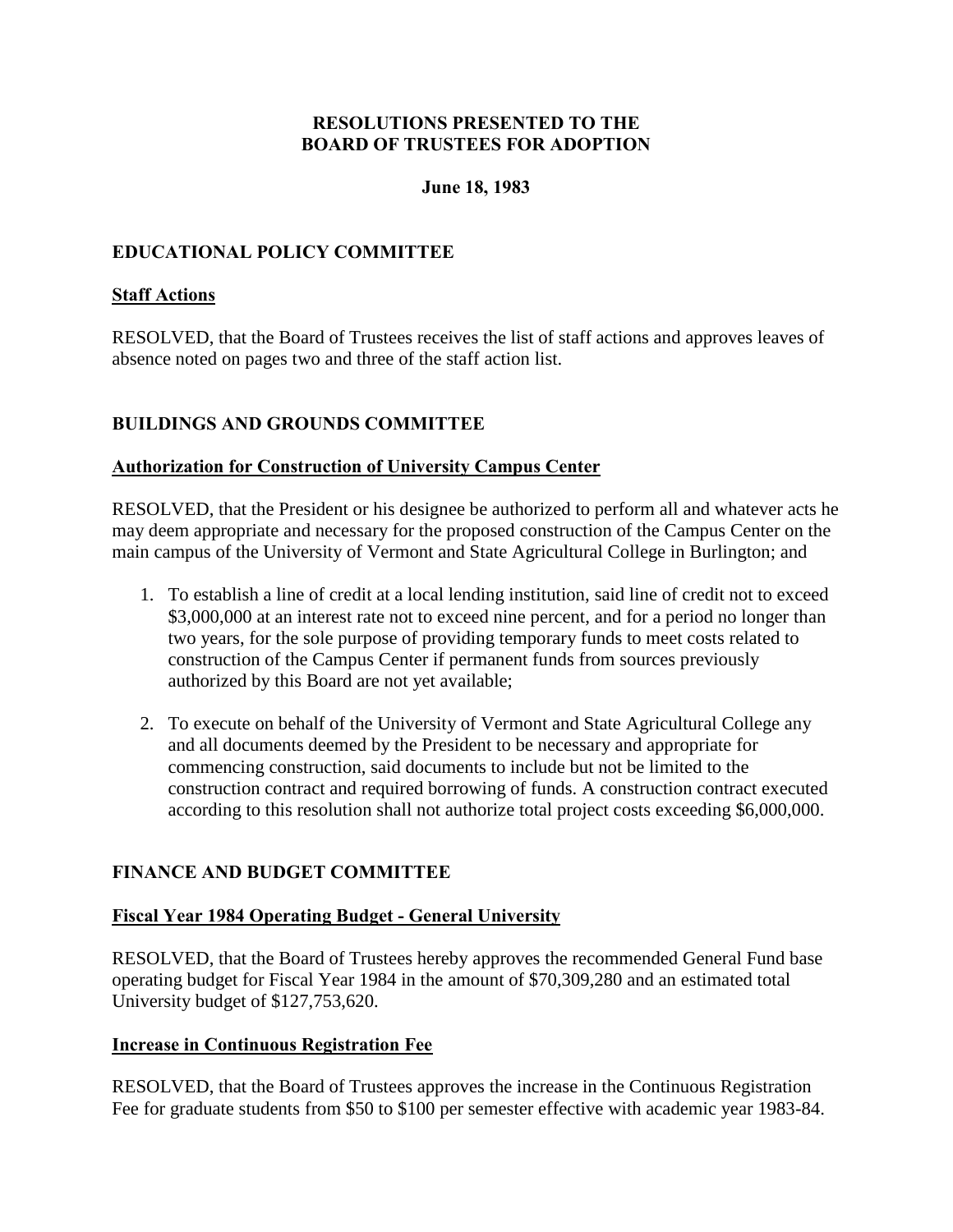### <span id="page-10-0"></span>**Staff Grievance Procedure**

RESOLVED, that the present staff employee Appeals Procedure beginning on page 90 of the current Staff Handbook be replaced by the new procedure described in the document entitled "Staff Grievance Procedure" dated June 6, 1983, as amended. Said "Staff Grievance Procedure" is to be effective as of September 1, 1983.

### **Acceptance of Gifts and Grants**

RESOLVED, that the Board of Trustees hereby accepts gifts in the amount of \$565,373.08 and grants in the amount of \$1,775,413.

### **Resolutions Regarding Anticipation Notes and Refunding of Bonds**

(resolutions appended to original copy of June 18, 1983 Minutes)

**Authorizing the Issuance of \$7,040,000 Appropriation Anticipation Notes, 1983-84 Series, of the University of Vermont and State Agricultural College** 

**Approving and Accepting a Proposal for the Purchase and Approving of the Sale and Delivery of \$7,040,000 University of Vermont and State Agricultural College Appropriation Anticipation Notes, 1983-1984 Series** 

**Authorizing the Issuance of University of Vermont and State Agricultural College Housing, Dining and Student Services Facilities System Refunding Bonds of 1983, Series A for the Purpose of Providing Funds, with other Funds to be Available, for Refunding the Outstanding University of Vermont and State Agricultural College Housing, Dining and Student Services Facilities Systems Bonds of 1982, Series A and Paying Costs of Issuance** 

**Providing for the Private Sale of University of Vermont and State Agricultural College Housing, Dining and Student Services Facilities System Refunding Bonds of 1983, Series A** 

# **JOINT COMMITTEE ON HONORARY DEGREES**

RESOLVED, that the President be and hereby is authorized to offer and confer honorary degrees at the 1984 Commencement to those individuals recommended by the Joint Committee on Honorary Degrees.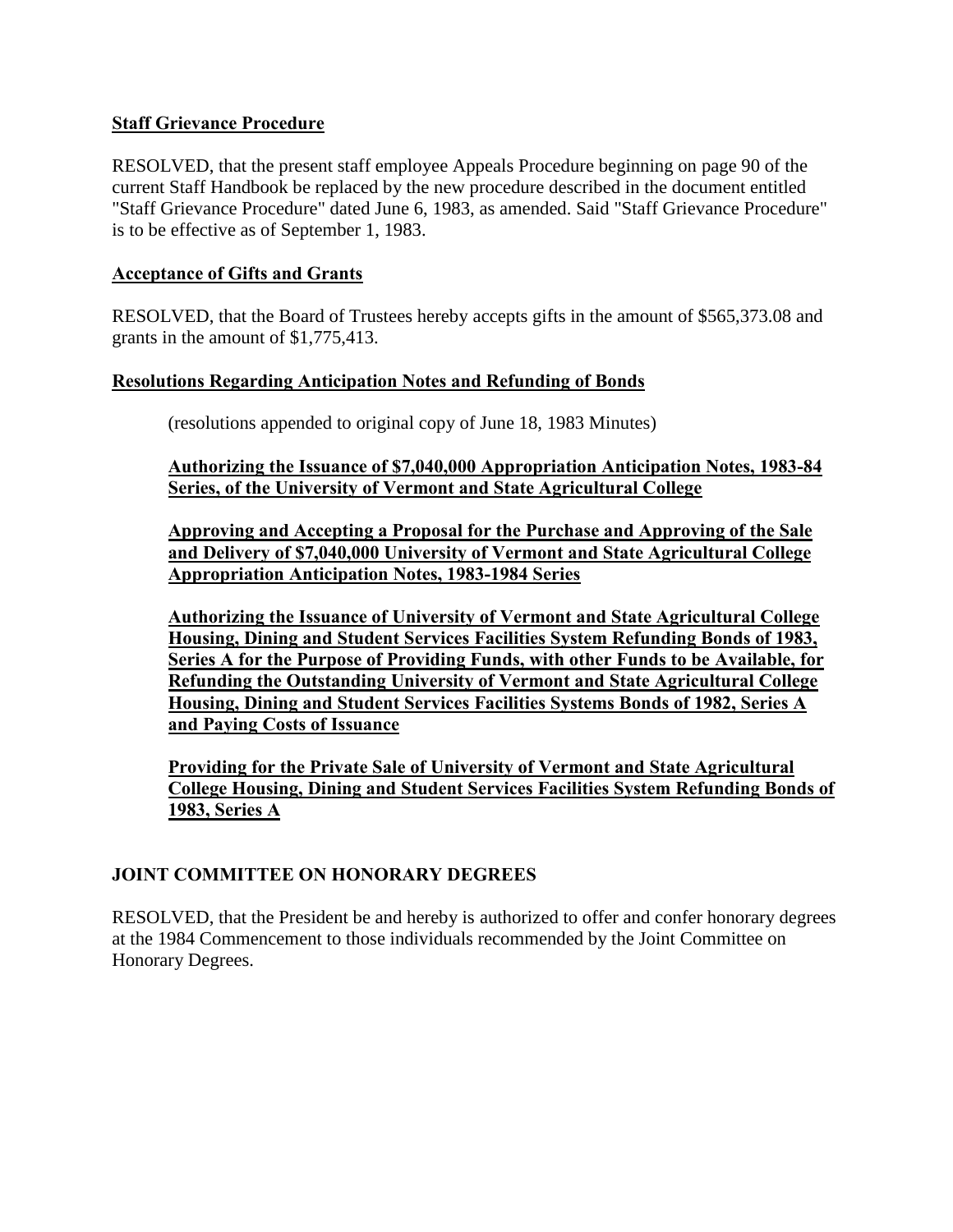# **May 7, 1983**

# <span id="page-11-0"></span>**GOVERNING BOARD OF VERMONT ETV**

### **Authorization to Borrow for Equipment**

RESOLVED, that the Board of Trustees hereby authorizes the President or his designee to borrow a maximum of \$118,000 for a maximum period of four years at an interest rate not to exceed eight percent per annum in order to finance equipment needs of Vermont ETV.

# **Fiscal Year 1984 Operating Budget - Vermont ETV**

RESOLVED, that the Board of Trustees approves the Fiscal Year 1984 operating budget of Vermont ETV in the amount of \$2,668,000.

# **AUDIT COMMITTEE**

# **Audit of Certain Federal Grants and Awards**

WHEREAS, the books and accounts of certain grants and awards made to the University of Vermont and State Agricultural College, and specifically those grants and awards which are the Nursing Student Loans and Health Professions Loans Programs, for the fiscal year ended June 30, 1982, have been audited on behalf of the United States Government by the Internal Audit Department of the University of Vermont, and the reports of said audits are published in accordance with audit procedures outlined by the United States Department of Health and Human Services;

BE IT RESOLVED, that the Board of Trustees hereby accepts such audits which have been released to the Regional Audit Director of the Department of Health and Human Services.

# **EDUCATIONAL POLICY COMMITTEE**

#### **Staff Actions**

RESOLVED, that the Board of Trustees receives the list of staff actions, including emeriti faculty appointments and reassignments for 1983-84, and approves the leaves of absence noted on page 4 of the staff action list.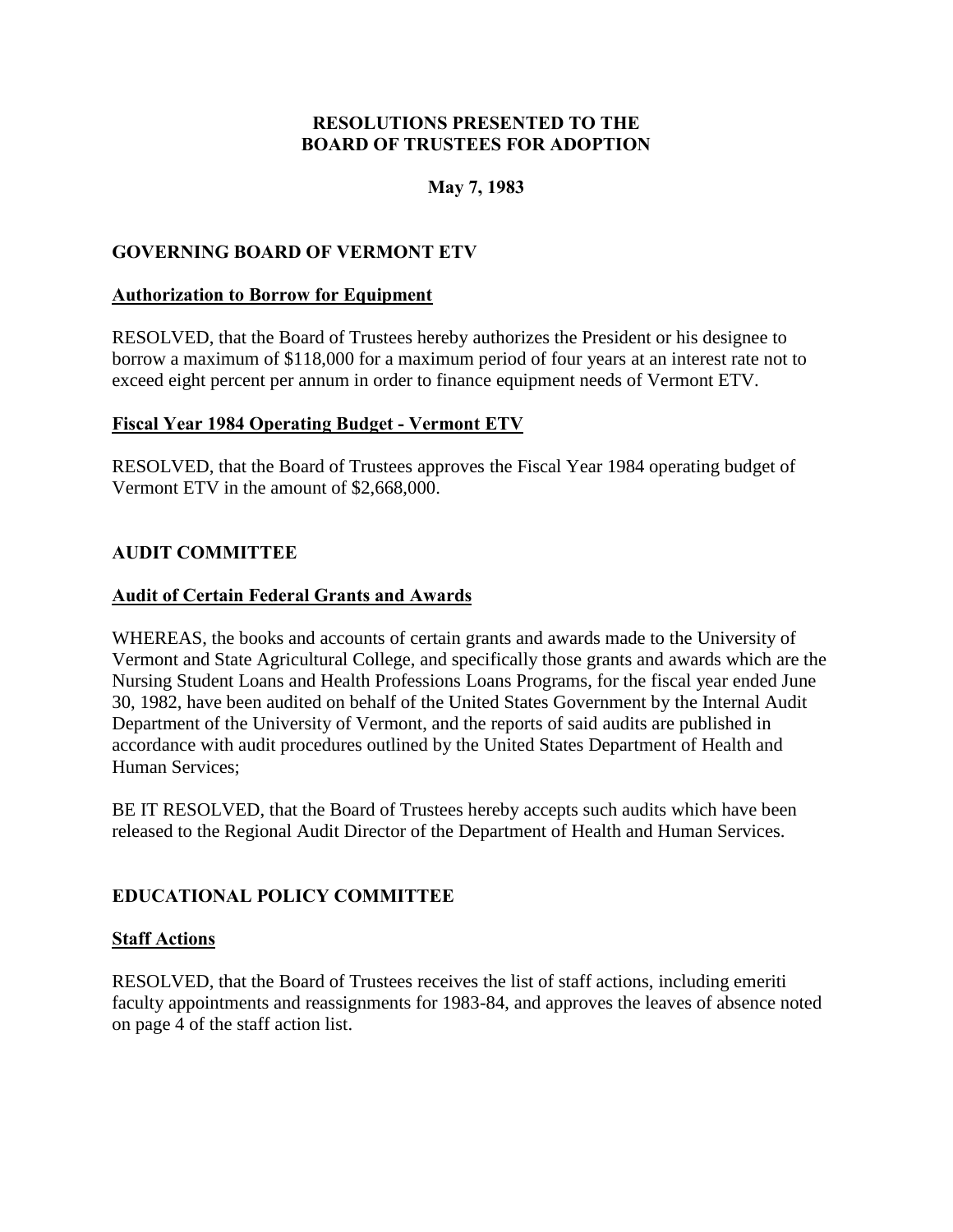# <span id="page-12-0"></span>**Authority for President to Award Degrees at Commencement**

RESOLVED, that the Board of Trustees authorizes the President to award degrees in course at the Associate, Bachelor's, Master's, Doctoral, and Fifth-Year Certificate level to the students of the University of Vermont who, on or before May 20, 1983, are certified by the Deans and Directors and recommended by the Faculty Senate for their appropriate degree. The list of names of the students to whom these degrees are awarded shall be recorded as part of the permanent minutes of the June meeting of the Board.

# **Deletion of M.S. Degree in Human Development and Family Studies**

RESOLVED, that the degree Master of Science in Human Development and Family Studies in the College of Education and Social Services be terminated July 1, 1983; except that all currently enrolled students will be permitted to complete their degree requirements.

### **Change in Name of Degree - B.S. in Engineering: Management to B.S. in Management Engineering**

RESOLVED, that the name of the degree Bachelor of Science in Engineering: Management be changed to Bachelor of Science in Management Engineering.

# **BUILDINGS AND GROUNDS COMMITTEE**

# **Parking Fees for 1983-84**

RESOLVED, that the Board of Trustees approves the establishment of the following vehicle registration fees for the 1983-84 academic year:

#### Full-Time Faculty/Staff (50%-100% Effort)

| Classified Staff (Grades 1-9)          | \$24 per year |
|----------------------------------------|---------------|
| Classified Staff (Grades 10-14)        | \$28 per year |
| Classified Staff (Grades 15-20)        | \$34 per year |
| Faculty and Non-Classified Personnel   |               |
| (including graduate students)          | \$34 per year |
| Part-Time Faculty/Staff (0-49% Effort) |               |
| Classified Staff (Grades 1-9)          | \$12 per year |
| Classified Staff (Grades 10-14)        | \$14 per year |
| Classified Staff (Grades 15-20)        | \$17 per year |
| Faculty and Non-Classified Personnel   |               |
| (including graduate students)          | \$17 per year |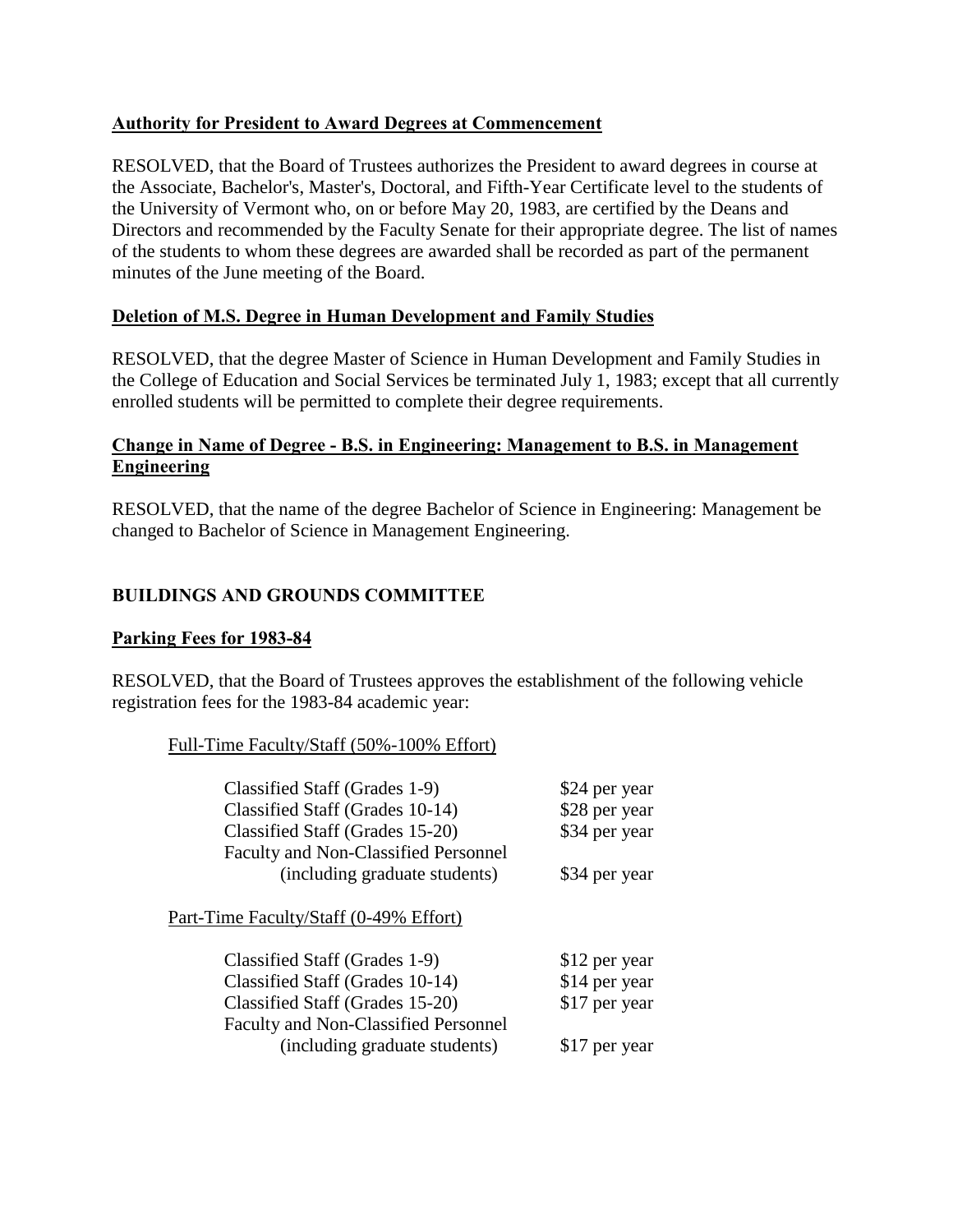### Other Permits

<span id="page-13-0"></span>

| Faculty/Staff Multiple (per extra vehicle) | \$4 per year     |
|--------------------------------------------|------------------|
| <b>Student Permit</b>                      | \$10 per year    |
| <b>Student Permit (Summer Session,</b>     |                  |
| Evening Division)                          | \$5 per semester |
| <b>Temporary Permit</b>                    | \$4 per month    |
| Vendor Permit                              | \$65 per year    |

BE IT FURTHER RESOLVED, that a fine of \$25 be established for the following violations: damaging or destroying a parking control gate, activating an exit gate to enter a lot, driving over the curb and around a gate, or driving in after another vehicle before the gate comes down.

# **FINANCE AND BUDGET COMMITTEE**

### **Tuition Rates, Fiscal Year 1984**

RESOLVED, that the Board of Trustees hereby approves increases in the following tuition rates effective with the 1983-84 academic year:

- a. In-state tuition from \$2,250 to \$2,386 per year;
- b. Out-of-state tuition from \$5,800 to \$6,264 per year; (The tuition rates translate into \$100 per credit hour for in-state and \$262 per credit hour for out-of-state students.)
- c. Medical student in-state tuition from \$5,700 per year to \$6,200; out-of-area fourth year tuition from \$13,240 to \$13,840 per year; out-of-area first, second, and third year tuition from \$14,900 to \$15,500 per year; regional compact student tuition for Rhode Island from \$8,400 to \$9,000 per year; first and second year regional compact student tuition for Maine from \$8,180 to \$8,780 per year, third and fourth year from \$8,400 to \$9,000 per year. New York tuition will be set at the weighted average of all other non-resident students in the College of Medicine as approved by Trustee resolution on December 4, 1982.
- d. Vermont Overseas Study Program from \$6,400 to \$6,720 per year (includes tuition, fees, room, board, and travel).

# **Budget Premises for Fiscal Year 1984 - General University**

RESOLVED, that the Board of Trustees hereby approves the budget premises for Fiscal Year 1984 which lead to a General Fund operating budget for the University not to exceed \$70,252,000, as described in the attached materials, and authorizes the President to proceed with detailed budget preparation in accordance with these premises.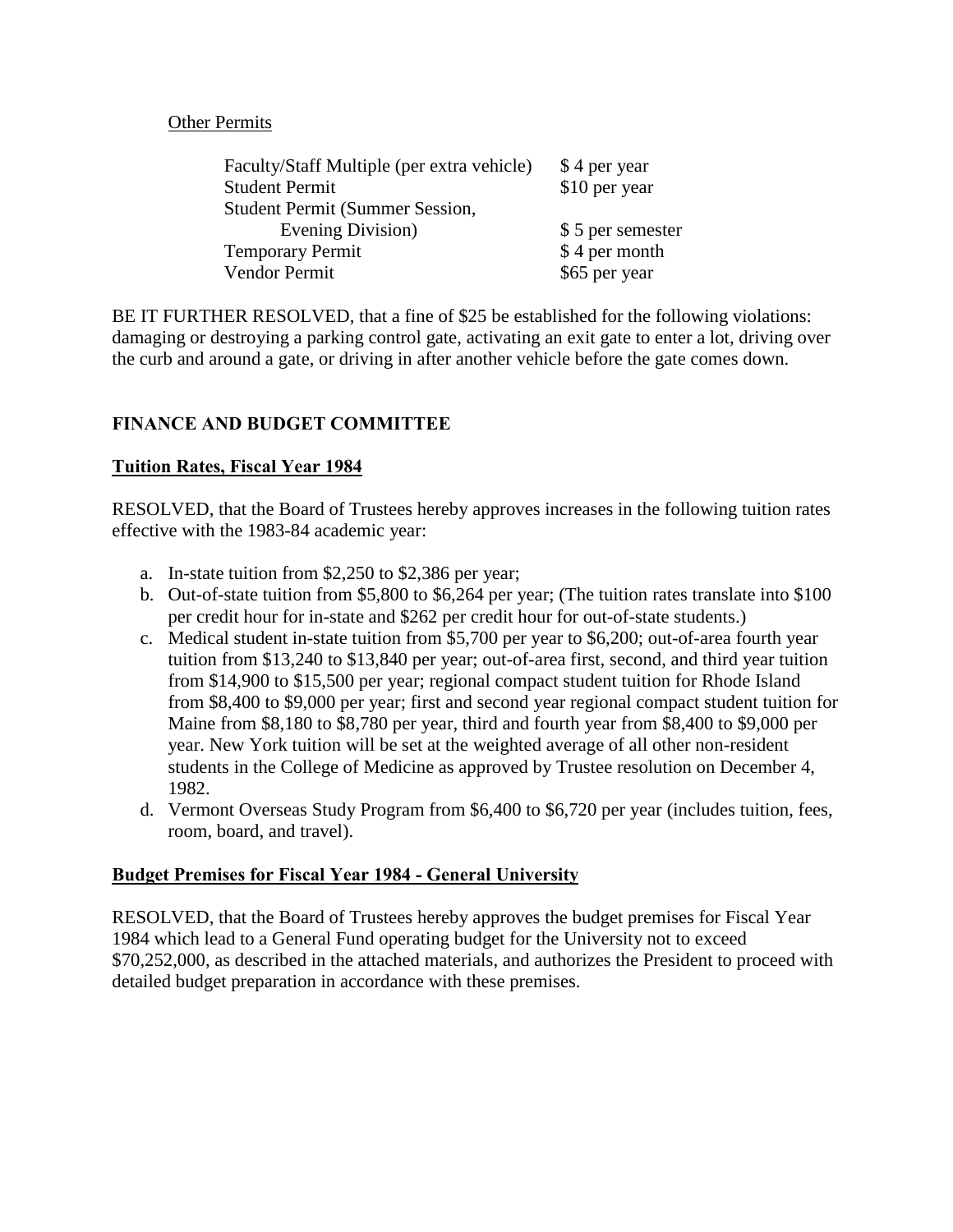# <span id="page-14-0"></span>**Fee Increases, Fiscal Year 1984**

RESOLVED, that the Board of Trustees approves increases in the following fees effective in Fiscal Year 1984:

- a. Student Health Fee from \$100 to \$108 per year;
- b. Student Activities Fee from \$34 to \$37 per year;
- c. Applied Music Fee from \$118 to \$125 per credit hour.

### **Fees for Part-Time Students**

RESOLVED, that there be established, beginning with the fall semester of 1983, a "Part-Time Comprehensive Fee" charged to all students enrolled in four or more credit hours in a semester but less than 12 credit hours. The fee schedule will be as follows:

| <b>Credit Hour Enrollment</b> |                                          |
|-------------------------------|------------------------------------------|
| Per Semester                  | Fee                                      |
|                               |                                          |
|                               | $\begin{array}{c} $20 \\ 24 \end{array}$ |
| 5                             |                                          |
| 6                             | 28                                       |
|                               | 32                                       |
| x                             | 36                                       |
| 9 to 11.5                     |                                          |

RESOLVED, that all undergraduate degree students enrolled in four or more credit hours in a semester pay the full Student Activities Fee.

#### **Room Rates, Fiscal Year 1984**

RESOLVED, that the Board of Trustees hereby approves increase in room rent for Fiscal Year 1984 as follows:

- a. Double room from \$1,664 to \$1,760 per year;
- b. Single room from \$1,830 to \$1,936 per year;
- c. Large single room from \$1,996 to \$2,112 per year;
- d. Triple room from \$1,332 to \$1,408 per year; and

BE IT FURTHER RESOLVED, that the Cooperative Option for Hamilton Hall be continued at a rate \$198 less than the standard room rate.

#### **Minimum Meal Plan Rate, Fiscal Year 1984**

RESOLVED, that the Board of Trustees approve an increase in the minimum meal plan charge of \$52 for a charge of \$1,000 for Fiscal Year 1984.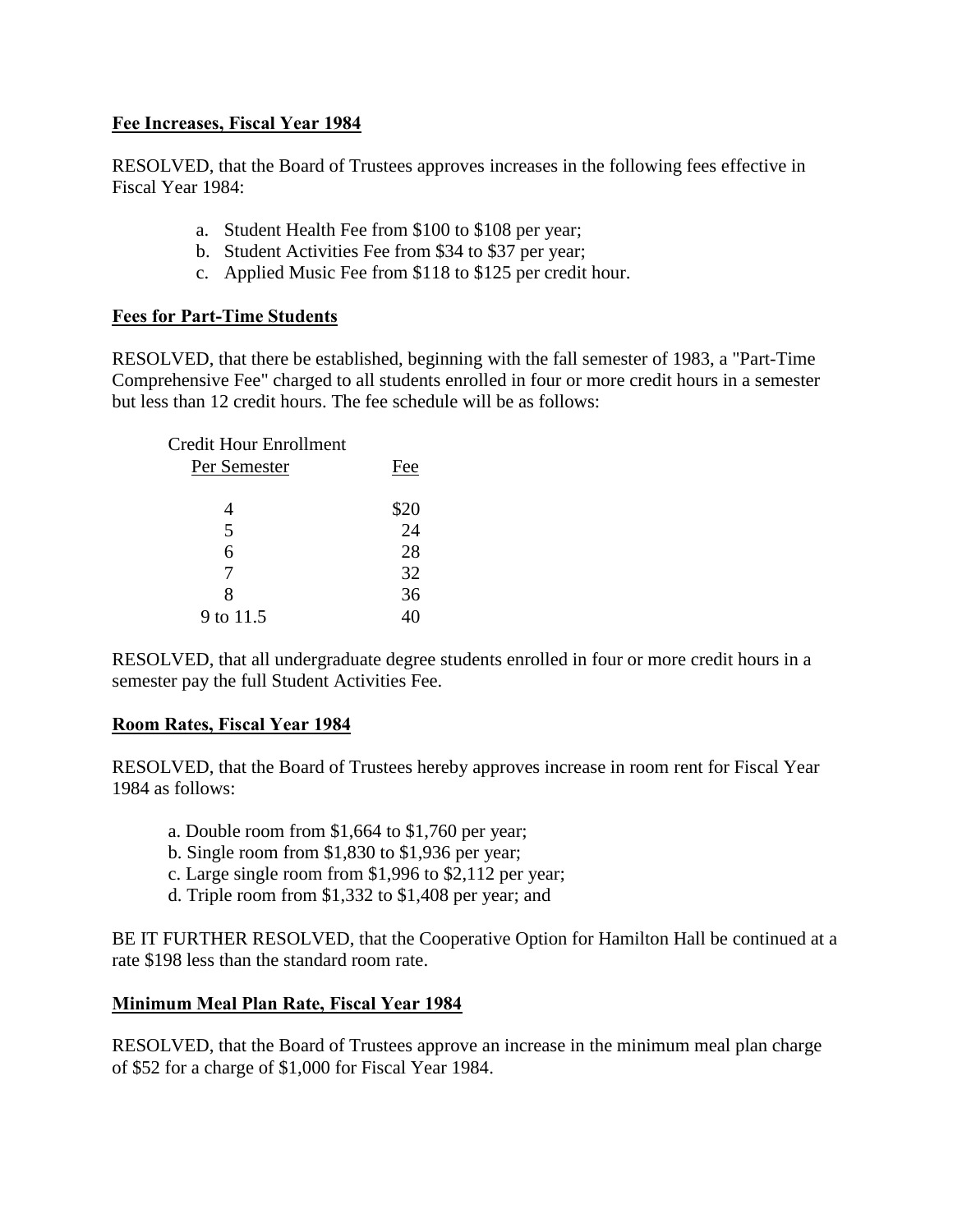# <span id="page-15-0"></span>**Operating Budget for Fiscal Year 1984 - Morgan Horse Farm**

RESOLVED, that the Board of Trustees approves the recommended operating budget for the Morgan Horse Farm for Fiscal Year 1984 in the amount of \$251,419.

#### **Acceptance of Gifts and Grants**

RESOLVED, that the Board of Trustees hereby accepts gifts in the amount of \$603,132.67 and grants in the amount of \$7,653,293.

# **JOINT COMMITTEE ON HONORARY DEGREES**

RESOLVED, that the President be and hereby is authorized to offer and confer honorary degrees at the 1984 Commencement to those individuals recommended by the Joint Committee on Honorary Degrees.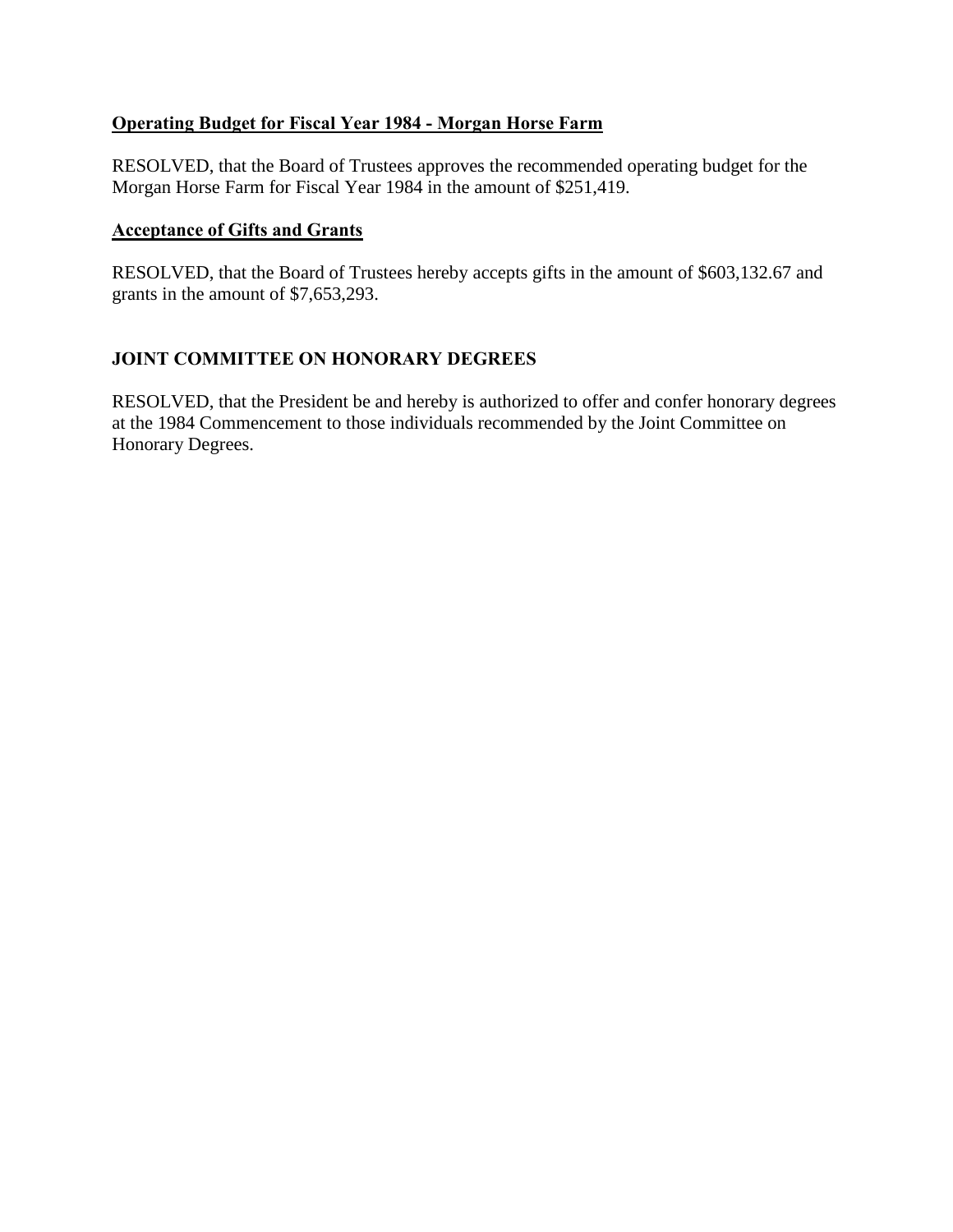# **March 5, 1983**

### <span id="page-16-0"></span>**EDUCATIONAL POLICY COMMITTEE**

#### **Staff Actions**

- 1) RESOLVED, that the Board of Trustees receives the list of staff actions, including sabbatical leaves for 1983-84, and approves leaves of absence noted on page four of the staff action list.
- 2) RESOLVED, that in accordance with Section 222.11 of the Officers' Handbook, the Board of Trustees approves the appointment of Rosemary D. Bevan as Associate Professor of Pharmacology effective July 1, 1983.

#### **Approval of Degrees**

RESOLVED, that the Board of Trustees approves the awarding of degrees to those students who have completed degree requirements and who have been recommended by their respective deans or directors and by the Faculty Senate.

#### **Amendment of Constitution and Bylaws of Faculty Senate**

RESOLVED, that Section 7.15 of the Constitution and Bylaws of the Faculty Senate be amended to include a standing committee on research and scholarship.

#### **FINANCE AND BUDGET COMMITTEE**

**Amendment of Resolution Adopted on December 1, 1979, and October 3, 1981, Relating to the Issuance of Not to Exceed \$4,075,000 University of Vermont and State Agricultural College Heat System Bonds of 1980 and Authorizing the Execution and Delivery of a Supplemental Trust Indenture Securing Said Bonds** 

#### **Room Rent, Maximum Rate for Fiscal Year 1984**

RESOLVED, that the Board of Trustees hereby approves increases in room rent for Fiscal Year 1984 not to exceed the following:

- a. Double room from \$1,664 to \$1,818 per year;
- b. Single room from \$1,830 to \$2,000 per year;
- c. Large single room from \$1,996 to \$2,180 per year;
- d. Triple room from \$1,322 to \$1,456 per year; and